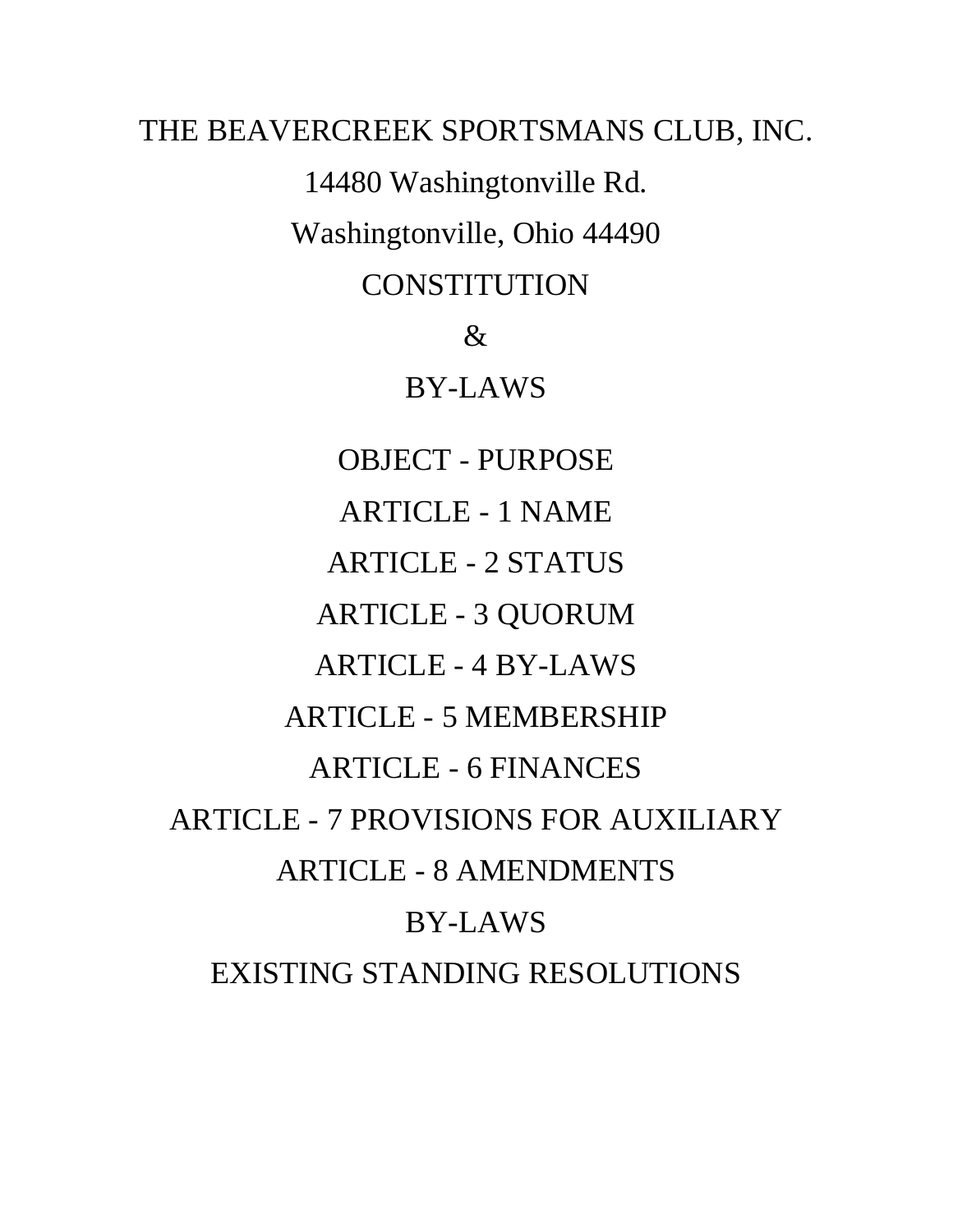### **OBJECT - Purpose**

The object of this club is to bring about closer cooperation between farmers, sportsman, National Wildlife Services and State Conservation Divisions in an effort to increase wildlife and thereby develop better hunting and fishing and wildlife conditions.

### **ARTICLE 1 - Name**

This organization shall be named The Beavercreek Sportsman Club, Inc. (commonly called and herein referred to as the ''Club'')

## **ARTICLE 2 – Status**

**Section 1.** This Club shall be operated as a non-profit organization to the extent that its main objective is not to amass wealth, but rather, it shall exist for the enjoyment of its members, keeping in mind that money must be generated to support that purpose.

**Section 2.** This Club shall be governed by a majority vote of its members attending Regular or Special Meetings. The Club shall have the following governing body: President, Vice-President, Secretary, Treasure, Five (5) Trustees and Special Committeemen whose duties shall be detailed in the By-Laws.

## **ARTICLE 3 – Quorum**

**Section 1**. A quorum shall consist of seven (7) or more members, which must include two (2) Officers, present at any regular or special meeting. A simple majority vote is necessary to pass any business for the club.

**Section 2**. Vote by Proxy shall be recognized for the annual meeting in February. The Proxy shall be signed and witnessed. Proxy shall be mailed or given to delegates called for the purpose.

## **ARTICLE 4 - By-Laws**

**Section 1**. The By-Laws shall prescribe the time and manner of holding elections. **Section 2**. The By-Laws shall detail the duties of Officers and Committeemen and any other regulations not provided for in the Constitution.

## **ARTICLE 5 - Membership**

**Section 1**. There will be a maximum of Two Hundred (200) ''Regular Members''.

 **A.)** ''Regular Members'' shall be defined as Members required to work 20 hours per year and pay Dues.

 **B.)** Anyone sixty-five (65) years of age or older with fifteen (15) consecutive years of service immediately prior to their sixty-fifth (65th) birthday will be placed on the "Retired'' list. Members over the age of sixty-five (65) are still required to have fifteen (15) years of Consecutive Service to be eligible for the "Retired" list. Those members on the "Retired" list are required to pay reduced dues of Twenty (\$20.00) Dollars each year and are not required to get points. "Retirees" will still be eligible to participate in all club activities and hold office.

 **C.)** Members on the Disabled List shall not be required to get points, but shall pay their dues (\$100.00).

**D.**) Those serving in the Armed Services on Active Duty will be put on a non-active list and will not be required to pay dues or get points for up to six (6) years.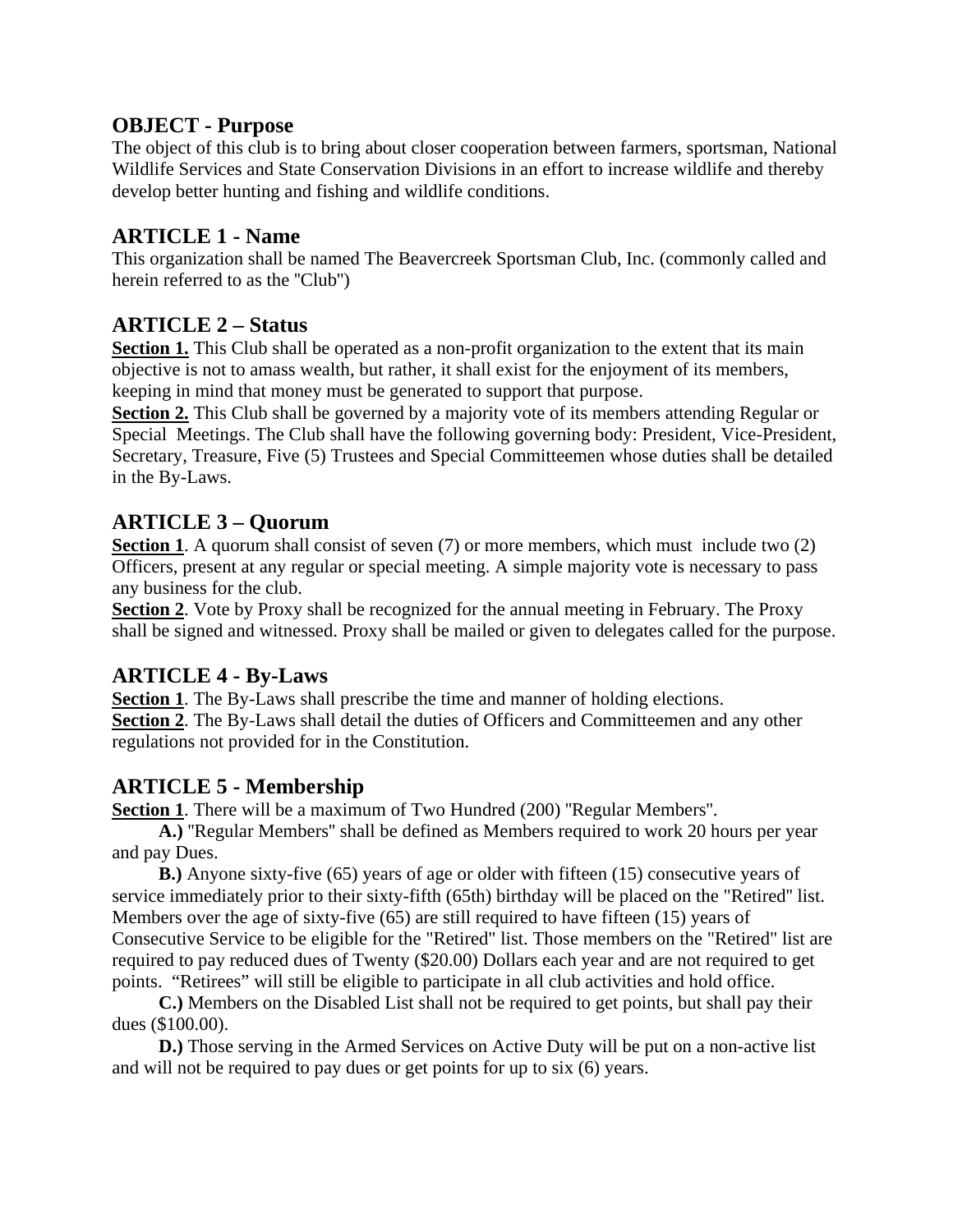**Section 2.** The annual Membership fee of One Hundred (\$100.00) Dollars shall be paid between January 1st and the Regular February Business Meeting. Failure to pay dues by the February Membership Meeting shall result in a Member being assessed a Late Fee of Fifty \$50.00 Dollars. If said dues are not presented to the Club by the March Membership Meeting, the member shall be considered non-renewed, and should said member choose to re-join at a later date, said member would be required to pay the ''Initiation Fee'', "Land Management" and Yearly Dues''. Any member that has a financial hardship may present their case to the Membership Committee prior to the February Membership Meeting for consideration of hardship. The Membership Committee shall have authority to grant a schedule for payment.

 **A.)** The members shall be responsible for having dues paid on time and the Club shall not be required to send notification in any form.

**Section 3**. New Applicants

 **A.)** All new applicants for membership shall be assessed an Initiation Fee of Sixty (\$60.00) Dollars, the first years dues of One Hundred (\$100.00) Dollars and Five (\$5.00) Dollars for their new member packet at the time of application.

 **B.)** All new applicants shall be submitted to the Membership Committee consisting of Two (2) Officers (President and Secretary), Two (2) Trustees, and Three (3) Members of the Club body as appointed by the President.

 **C.)** All applicants for membership must be sponsored by two (2) Club members, and if required, will be present together with the applicant at an interview before the Membership Committee

**D.**) A probationary period of one (1) year will be in effect from the date of acceptance of a new members' application. All 20 points must be earned – cannot be bought at the end of the year.

 **E.)** New Members, upon acceptance into The Beavercreek Sportsman Club Inc., shall receive a ''Membership Package'' containing the following:

1.) Membership Card

2.) Keys to the Outdoor Range and The Clubhouse South entrance door

3.) Copy of Constitution and By-Laws of The Beavercreek Sportsman's Club, Inc.

4.) Rules for the Gun Range (indoor and outdoor)

5.) Rules and Limits for the Lake

6.) Copy of Rental Agreement for rental of hall.

7.) Website address for The Beavercreek Sportsman's Club, Inc.

8.) List of all Standing Committees and Committee heads

**Section 4**. A members child, or Grandchild, upon reaching the age of Eighteen (18) may join the Club at the reduced Initiation Fee of Thirty (\$30.00) Dollars and a reduced Land Management Fee of Twenty (\$20.00) provided they join the club within one year of their Eighteen (18th) Birthday.

**Section 5.** Members shall be subject to a Points System (20 POINTS PER YEAR) administered and reviewed by the Membership Committee. Complete rules of the Points System shall be listed in a Standing Resolution which shall become a permanent part of the Constitution and By Laws. Failure to satisfy the Points System requirements by December 31st will result in referral to the Membership Committee. In reviewing a Member, the Membership Committee shall use the following guidelines:

 **A)**. Any Regular Member (as defined in Article 5 Section 1) failing to achieve mandatory 20 hours (points) by December 31st, shall "automatically" be assessed a fee of Twenty Dollars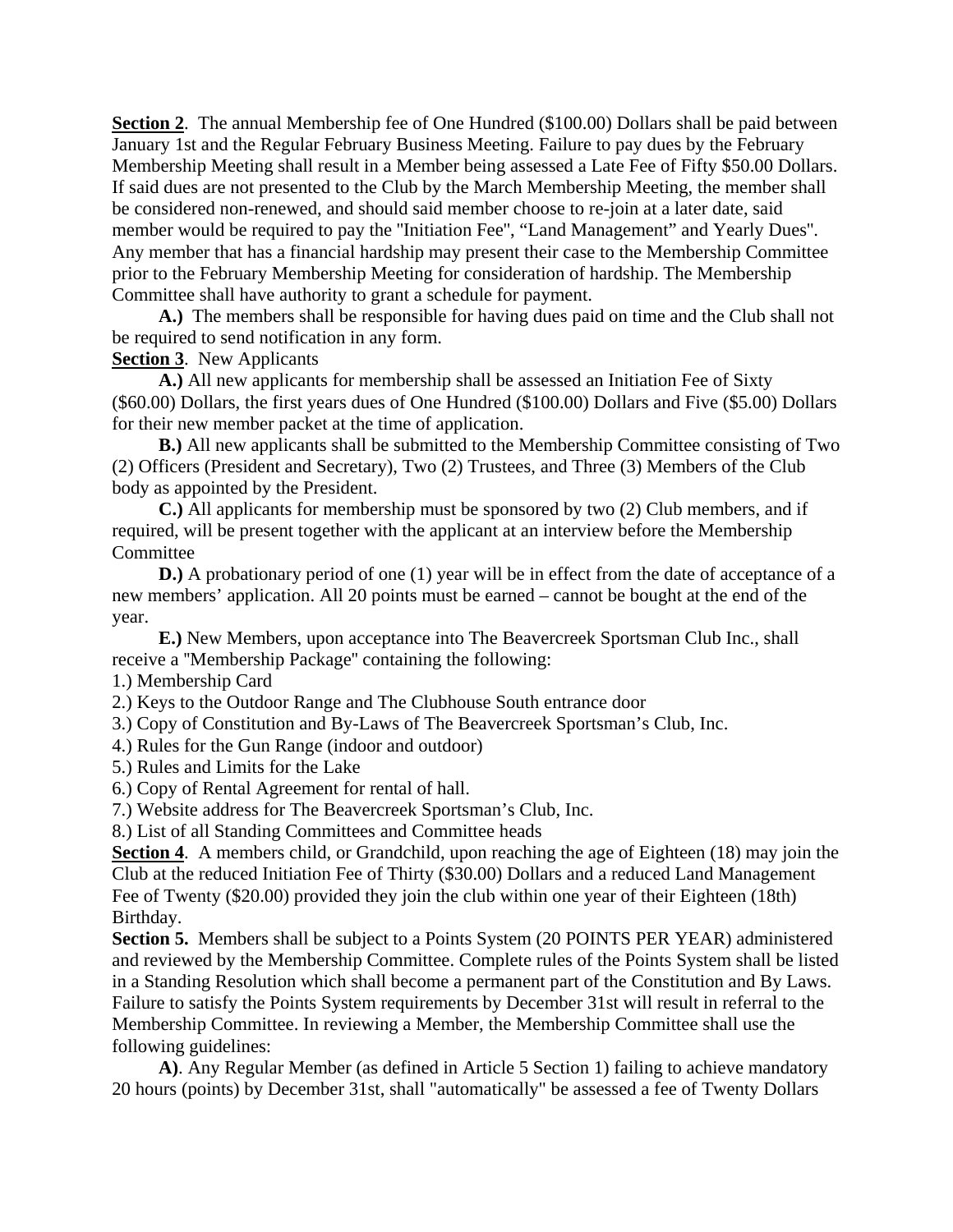(\$20.00) per hour (point) for each hour not worked. Said fee of Twenty Dollars (\$20.00) per hour (point) shall be collected with the following year's dues in January. Failure to pay levied fee of Twenty Dollars (\$20.00) per hour (point) along with regular yearly dues by the March Regular Membership Meeting shall result in the member being considered

non-renewed and the member would be barred from rejoining the Club for a period of One (1) Year. The member would be required to pay the ''Initiation Fee, the Land Management Fee and the Yearly Dues'' should said member choose to re-join at a later date.

 **B)**. It shall be the responsibility of the individual members to insure that they are credited with hours worked in a timely manner. Hours shall be posted monthly in the Clubhouse meeting room and on the Club Website. Any shortages of hours should be brought to the attention of the event committeeman.

 **C).** Any member having been assessed a fee for failing to achieve mandatory 20 hours shall have the opportunity to meet with the Membership Committee to appeal said fee and to request consideration of circumstances I.E. unavailability for service, illness, or any other hardship.

**D).** The membership Committee shall have wide latitude to work with members who present a legitimate hardship. A member may be placed on probation, suspension, or nonrenewed for:

 **1.)** Unsportsmanlike Conduct

 **2.)** Any action deemed detrimental to ''The Beavercreek Sportsman's Club

Terms of suspension, probation, or non-renewal and shall be determined by the Membership Committee. A review of the Points System shall take place annually at such time as determined by the Membership Committee. Any member who has been placed on probation, suspension, or non-renewal for any reason shall have the opportunity to meet with the Membership Committee to appeal said probation, suspension, or non-renewal.

## **ARTICLE 6 -Finances**

### **Section 1.**

All financial transactions exceeding One Hundred Dollars (\$100.00) shall require the approval of the Trustees. This Article is not amenable under Article 8.

### **Section 2**.

Our fiscal year shall start January 1st and end on the last day of December.

### **Section 3.**

A special assessment may be made if additional money is needed to carry out our program. **Section 4.**

Any and all contracts pertaining to the Club must be read and approved first by our attorney, then by the Officers and Trustees. Any and all contracts must be signed by AT LEAST two (2) Officers and three (3) Trustees.

# **ARTICLE 7 -Provision for Auxiliary**

**Section 1**. A Woman's Auxiliary may be formed, using the clubs facilities, but with its own elected Officers and finances. The Woman's Auxiliary may draw up its own rules and regulations provided they do not conflict with the Constitution and By-Laws of The Beavercreek Sportsman's Club, Inc.

**Section 2.** A Youth Auxiliary may be formed, using the clubs facilities, but with its own elected Officers and finances. The Youth Auxiliary may draw up its own rules and regulations provided they do not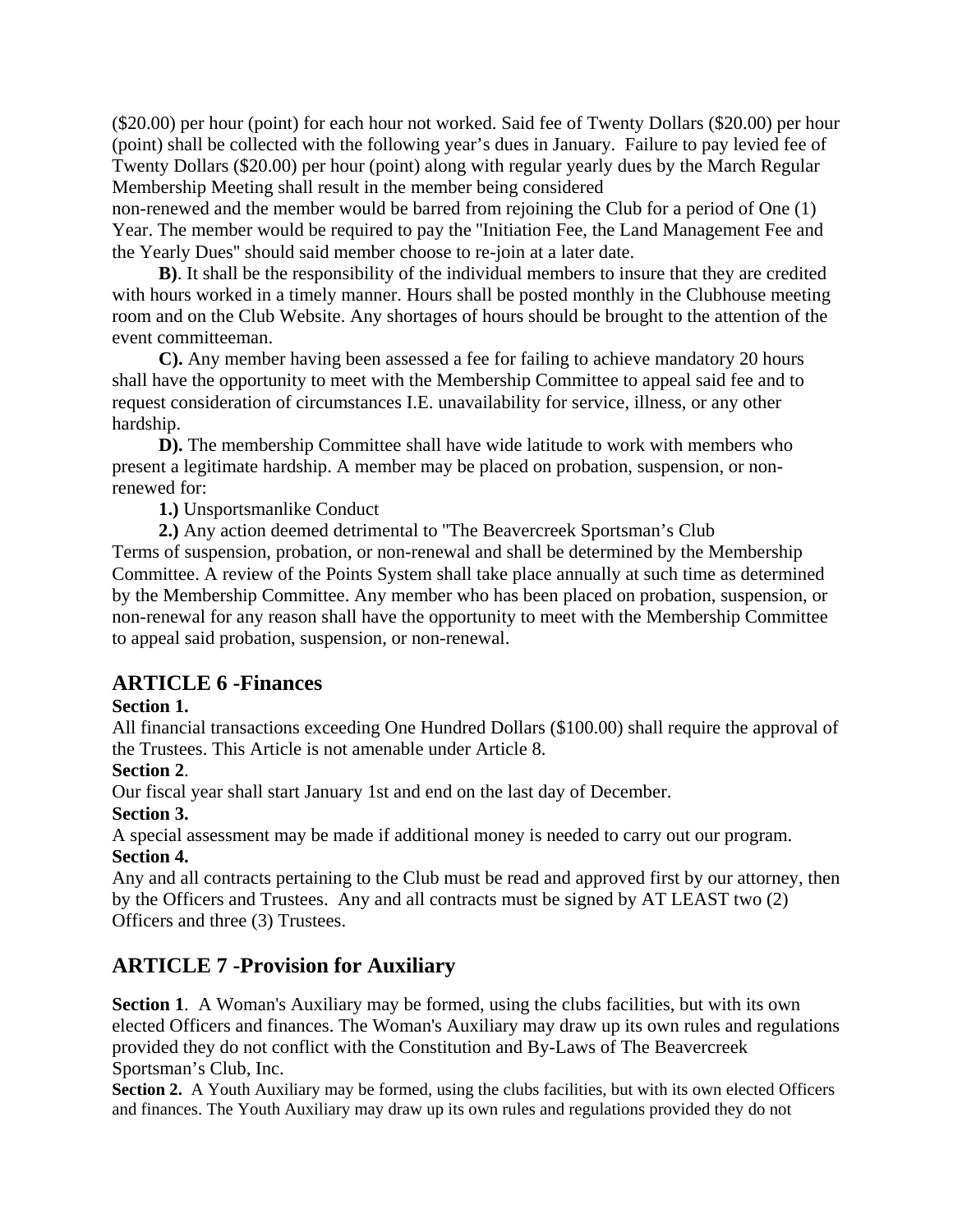conflict with the Constitution and By-Laws of The Beavercreek Sportsman's Club, Inc. **A.)** Must be between the ages of Ten (10) and Seventeen (17)

- **B.)** Be supervised by regular member
- **C.)** Be limited to Fifty (50) Youths
- **D.)** May join regular club at age Eighteen (18) as per Article 5, Section 6, **(c**lub members child having first preference)
- **E.)** Must be One (1) Officer and Three (3) adult Members on Committee
- **F.)** May not conduct unsupervised functions
- **G.)** Must have permission slips signed by all legal Guardians
- **H.)** One (1) Adult per Five (5) Youth Members
- **I.)** Fee of Ten Dollars (\$10.00) per year

### **ARTICLE 8 -Amendments**

#### **Section 1**.

 (a) Any proposal to amend any part of the Constitution must be presented in writing, Two (2) Copies of which are to be submitted. (One (1) Copy to the President and One (1) Copy to the Secretary). It shall be entered into the minutes and the Membership notified by mail.

 (b) Amendments to the Constitution may be made by a Majority vote of those present at a regular or special meeting, only after having been read at Two (2) previous regular meetings.

# BY-LAWS

### **ARTICLE 1 -Elections**

**Section 1**. Nominations for elections shall be received and recorded at the Regular January Meeting.

**Section 2.** Further Nominations, if any, and Election of Officers shall take place at the Regular February meeting.

**Section 3.** A member may not be elected to any office, unless present at the election, if he has not given written consent to serve if elected.

**Section 4**. If more than one (1) member is nominated for any office, the ballot shall be secret, with Three (3) tellers appointed by the President, to count the votes.

**Section 5.** Officers shall be elected to serve from the March Meeting to the following March Meeting.

**Section 6**. The President, Vice President, Secretary, and Treasure shall be elected for one (1) terms.

**Section 7.** Trustees shall be elected for a Three (3) year term on an alternating basis.

### **ARTICLE 2 -Duties Of Officers**

Section 1. President: The president shall conduct all meetings, appoint all committees, and work for the general welfare of the club.

**Section 2.** Vice President: The Vice President shall act for the President in all matters, when required.

**Section 3.** Secretary: The secretary shall maintain all records of the actions taken at all meetings, conduct all correspondence, receive and file all communications, and keep a roll of membership and addresses.

**Section 4.** Treasure: The treasurer shall collect all money due the club and issue receipts therefore. The treasurer shall deposit all money in the bank as designated by the trustees, in the name of the Club. The treasurer shall pay all the bills, but only after they have been approved at a Regular Membership Meeting unless the money was previously appropriated for the purpose. The treasurers' books shall be open for inspection at any time and he (or she) shall furnish a written report at a special committee, which shall be given at the March Membership Meeting.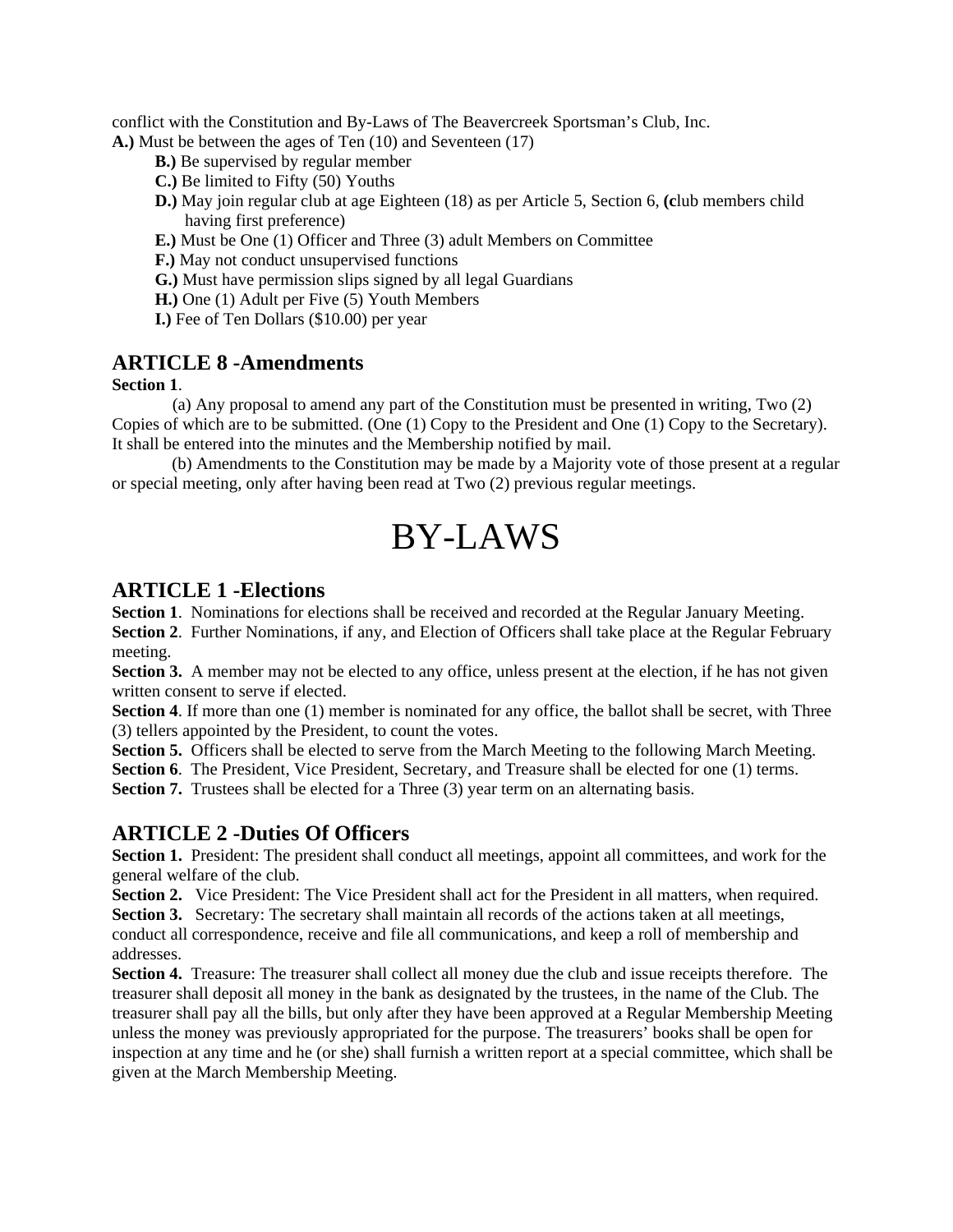**Section 5.** Trustees: Trustees shall care for and administer all property of the Club not in the possession of the Secretary or Treasure.

**Section 6.** Committeemen: All appointees shall serve for such time and perform such duties as called for at the time of appointment. Committeemen involved with activities that result in ''earned work

hours/points, shall be responsible for recording those points and submitting them in a timely manner. **Section 7.** Any officer, Trustee, or Committeemen may be relieved for failure in duties, or, any other good reason by a majority vote of the members present at any Special or Regular Membership Meeting. Elected Officers will automatically be relieved for failing to attend Four (4) regular Membership Meetings in a year.

**Section 8.** Any Vacancies, for any reason, shall be filled be the President at the next Regular meeting, to serve until the next Regular Election.

### **ARTICLE 3 -Meetings**

**Section 1.** Regular Meetings shall be held the second (2nd) Thursday of each month, at a time voted on by a majority vote of the members present.

**Section 2. Special Meetings may be called by the President or by the written request of Two (2) other** Officers or the written request off Five (5) members directed to the President and Secretary.

## **ARTICLE 4 - Prohibition**

**Section 1.** Intoxicating Liquor is prohibited on the premises on Regular

Meeting nights or during any Club events that involve the use of Firearms, Bows, Crossbows or Weapons of any type on either the indoor or outdoor range.

### **ARTICLE 5 - Amendments**

Section 1. (a) Proposed Amendments to the By-Laws shall be submitted in writing at any Regular meeting, read, and entered into the minutes and laid over till the next Regular or special Meeting for action, with notice by mail to all members before a vote is taken.

(b) Amendments to the By-Laws may be made at a regular or special meeting by a Majority vote of those present at such meeting.

(c) The Constitution and By-Laws Committee shall be required to meet once yearly for review of the Constitution and By-laws, to insure that needs of the Club and Membership are well represented.

## **ARTICLE 6 – Agenda**

**Section 1.** The regular order of business at our Meeting shall be as follows:

 1.) Pledge of Allegiance 7.) Elections – Jan and Feb meetings only 2.) Roll Call of Officers 8.) Old Business 3.) Reading of Minutes 9.) New Business 4.) Treasures Report 10.) Good of the Club 5.) Communications 11.) Adjournment 6.) Committee Reports

**Section 2.** The order of business may be changed to permit any special features such as a speaker or entertainment, which has been arranged.

**Section 3**. Every effort shall be made to have all business completed before 10:30pm.

# **ARTICLE 7 - Standing Resolutions**

 A). By standing Resolutions ''The Beavercreek Sportsman's Club, Inc.'' shall adopt, amend, or rescind regulations pertaining to purely local conditions, such as Club Rules and Regulations, Duties of Trustees, and Investment of Funds.